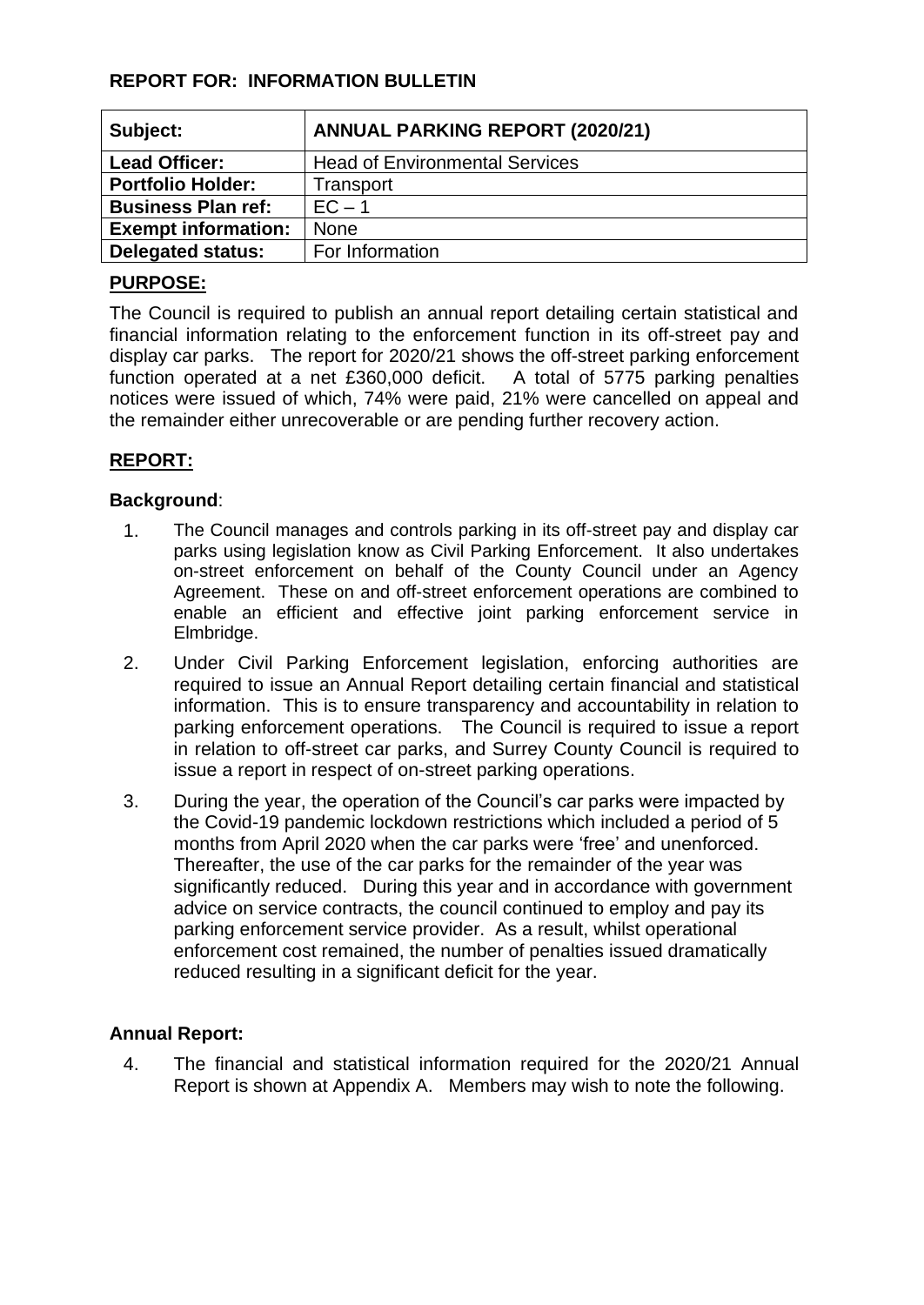- 5. Financial: The off-street parking enforcement function operated at a net deficit of £360,000. This is calculated from the receipts of paid parking penalties and debt recovery less the costs of carrying out the enforcement operation i.e. the cost of the enforcement patrols by the service provider and the cost of penalty processing by Council staff. It excludes the income from pay and display and parking permit ticket sales.
- 6. Statistical: A total of 5775 parking penalty notices were issued in the Council's pay and display car parks in 2020/21. This compares with a total of and 13,469 penalties in 2019/20. The reduction in the number of penalties issued is due to the COVID pandemic. The vast majority of penalties issued were for failing to purchase and or display a valid parking ticket (including incorrect use of the mobile phone payment service). Of the penalties issued, 1524 (26%) were challenged and reviewed through the appeals process, of these 1197 (79% of those challenged) were cancelled at the council's discretion.

**Financial Implications**: Under the relevant legislation, namely the Road Traffic Regulation Act 1984, any surplus is ring-fenced to offset previous or future deficits and can only be used to fund improvements to car parks or to contribute to general transportation improvement schemes.

**Environmental Implications:** Exempt - information report

**Legal implications:** As set out in the report

**Equality Implications:** None

**Risk Management Implications:** None

**Community Safety Implications:** Exempt - information report

**Background Papers:** None

**Enclosures / Appendices:** Appendix A - Annual Report 2020/21. Issued in accordance with – Secretary of State's Statutory Guidance of Part 6 of the Traffic Management Act 2004.

**Contact Details:** Parking Operations Manager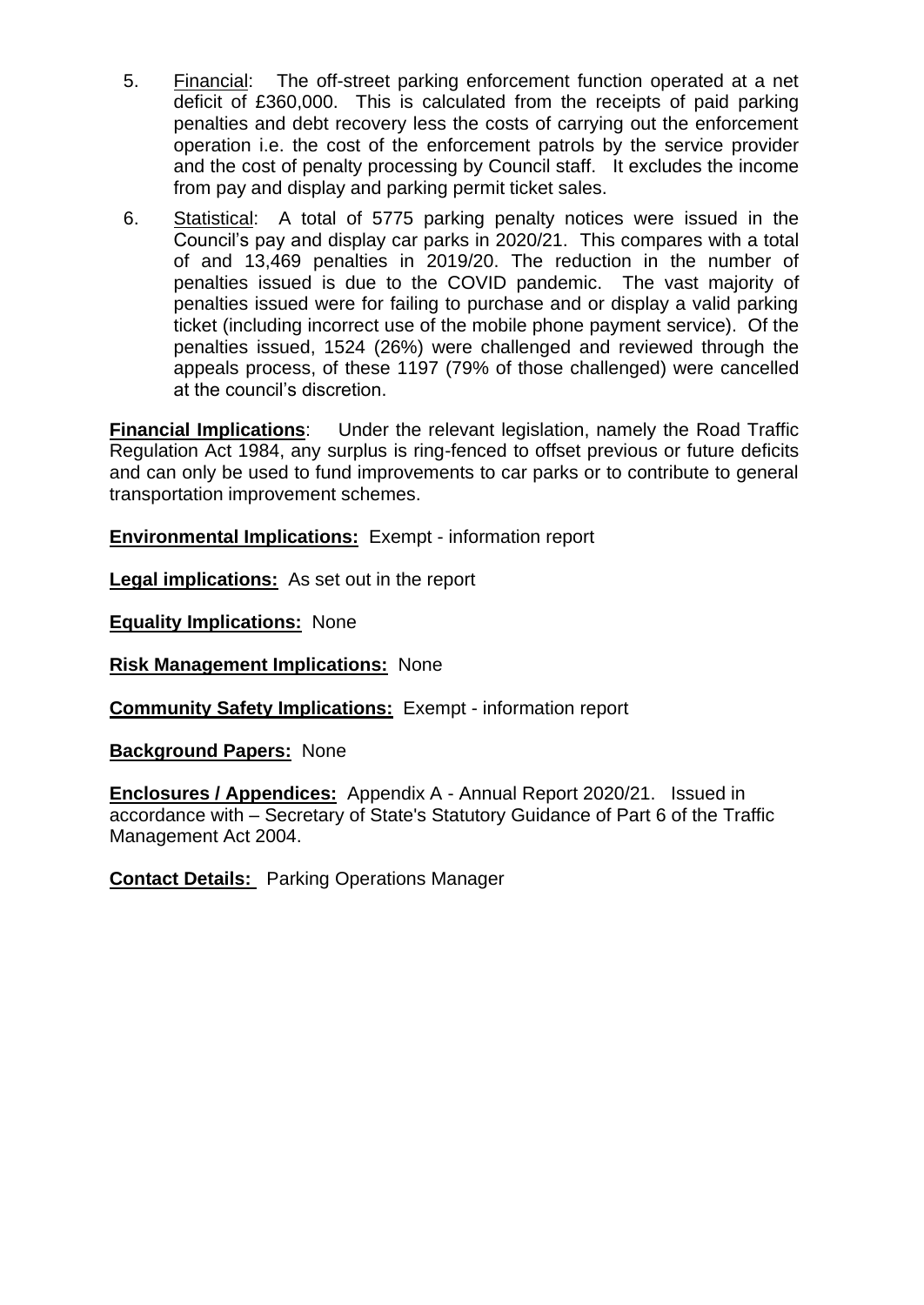### **Appendix A: Off-Street Parking 2020/21 – Annual Report**

#### **Financial Information**:

Off-street parking enforcement is undertaken through a parking enforcement contract with NSL Services, under which the Council's pay and display car parks are regularly patrolled by Civil Enforcement Officers (*traffic wardens*) and Penalty Charge Notices are issued when appropriate. The Civil Enforcement Officers do not operate under a performance scheme based on a quota or target level of Penalty Charge Notices. The Council's expenditure on these **enforcement operations** is shown below.

In addition to the administration of the car parks, including monitoring the Council's revenue streams from pay and display parking and parking permits, the Council's Parking Services Section processes parking Penalty Charge Notices. There is a statutory duty for Local Authorities to consider representations challenging Penalty Charge Notices. This is done according to Statutory Guidance and local policies.

The cost of administering Penalty Charge Notices is included in the **Administration Costs** and below.

| <b>Off-Street Parking Enforcement</b><br>(2020/21)        | £,000s    |
|-----------------------------------------------------------|-----------|
| <b>Operational Enforcement</b><br>COVID enforcement cost* | 135<br>96 |
| Administration Costs**                                    | 232       |
| Maintenance and other costs**                             | 37        |
| <b>Gross Enforcement Costs</b>                            | 500       |
| Less PCN Income                                           | (140)     |
| <b>Net Enforcement Cost</b>                               | £360      |

Off-street parking enforcement operated at a deficit of £360,000 in 2020/21.

\*Cost of parking enforcement over the lockdown period, due to government guidance to pay service providers.

\*\* The administration and maintenance costs have been calculated differently from previous reports to allow for the impact of Covid, consistency of reporting with other performance reports and to recognise a broader base of expenditure incurred in parking enforcement in 2020/21.